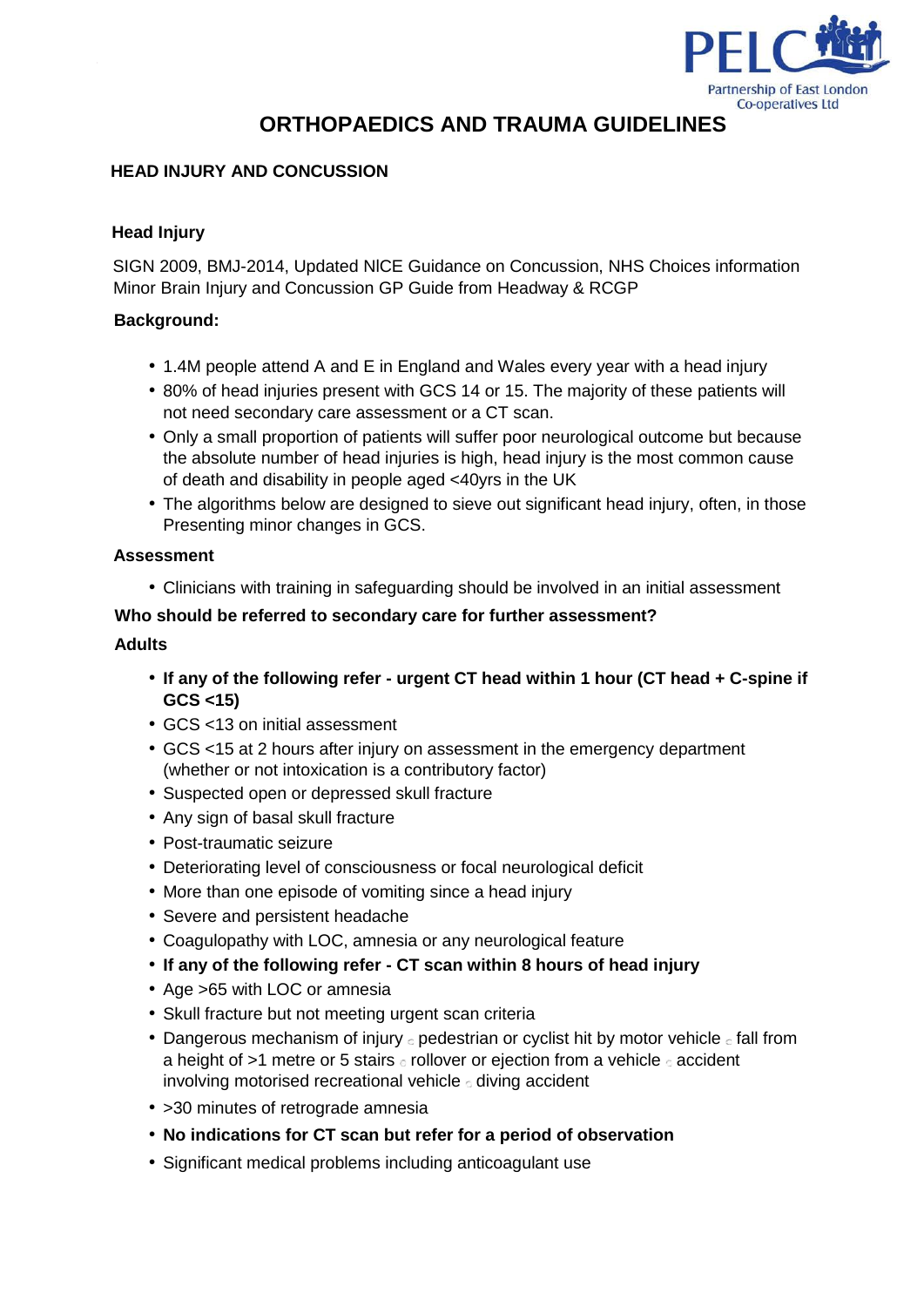

• Social problems/cannot be supervised by a responsible adult

# **All other injuries can be managed in primary care with observation and head injury advice sheet**

# **Children**

- **In addition to the adult indications for referral to secondary care, children should be referred if the following risk factors apply: (all CT scan with in 8 hours unless stated)**
- Tense fontanelle (urgent scan)
- Witnessed loss of consciousness >5minutes (urgent scan)
- Bruise, swelling or laceration of >5cm on head
- Suspicion of non-accidental injury
- Abnormal drowsiness
- 3 or more episodes of vomiting
- Anterograde or retrograde amnesia for >5mins (child over 5yrs)

# **Discharge and follow up for adults and children**

- Give verbal and printed discharge advice to patients with any degree of head injury. Minor Head Injury discharge advice from Headway including information on a graduated return to play sports
- A responsible adult should stay with the patient for the first 24 hours
- Inform patients and carers about the possibility of persistent or delayed symptoms after head injury

# **Concussion in Sport**

# **Sport and recreation alliance 2016, Sport Scotland 2018**

# **Background**

- Following the tragic death of 14-year old Ben Robinson in 2011, Scotland has become the first country to introduce national guidelines on concussion in sport. These are slowly spreading globally.
- Concussion is a brain injury (often called 'mild traumatic brain injury') caused by biomechanical forces, either by a direct blow to the head or by an impulsive or rotational force
- It may or may not involve loss of consciousness (most occur without)
- It causes microscopic acute neuropathological changes in the brain up to and including axonal damage
- No structural injury is seen on imaging –CT and MRI is normal
- It typically results in short-lived impairment of neurological function that resolves spontaneously, but symptoms and signs may evolve over a number of minutes to hours
- Suspect concussion in the presence of a history of head injury and any of the following
- **Symptoms**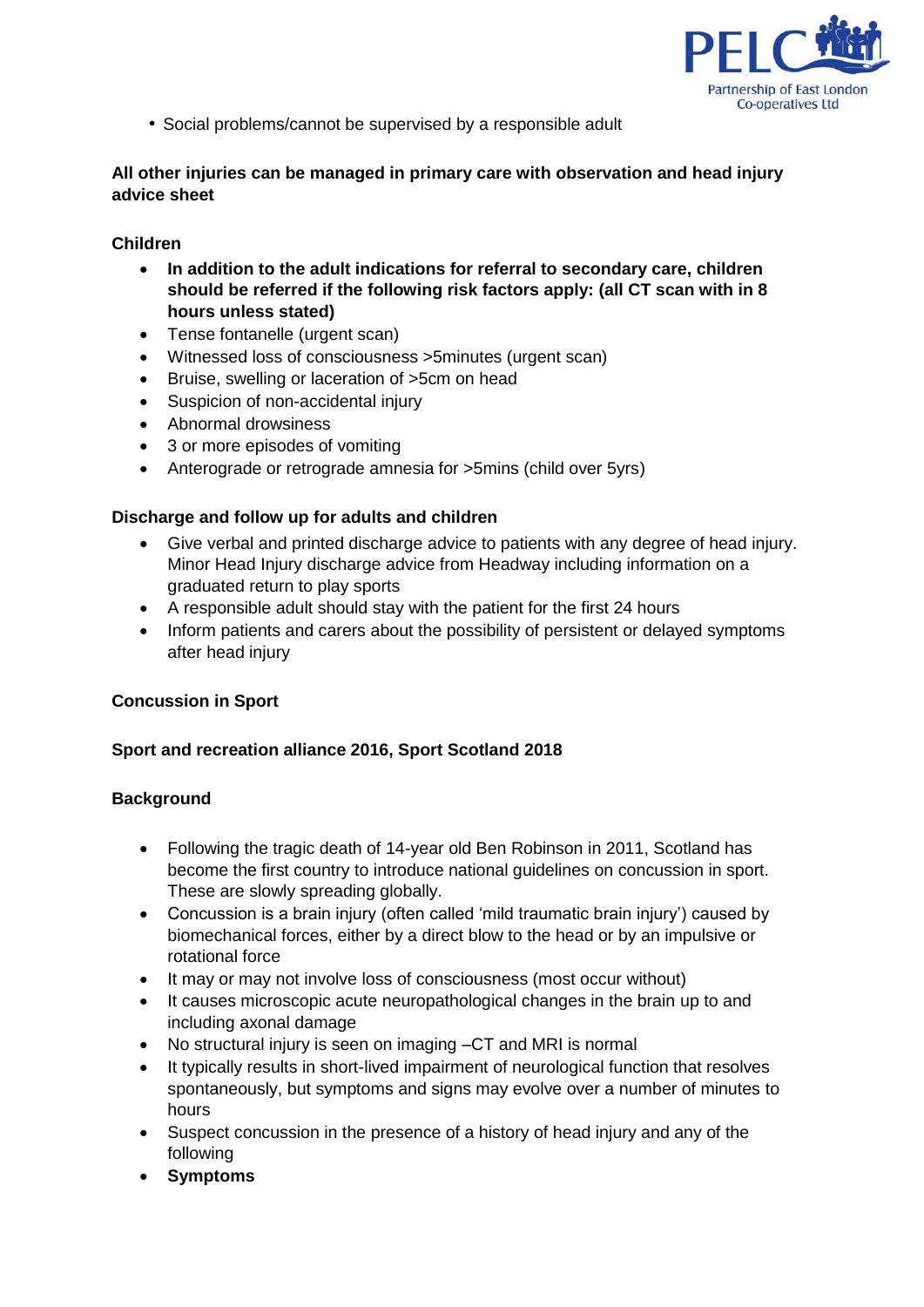

**Somatic-** headache, visual change, photophobia, dizziness, nausea, drowsiness, fatigue, insomnia **Cognitive-** disturbed focus, motivation, concentration and memory **Emotional-** irritable and emotionally labile

# **Assessment**

- Rapidly assess using validated 9 point SCAT (sports concussion assessment tool):
- If any of the following symptoms are present then remove from the field of play
- 'IF IN DOUBT SIT THEM OUT'
- Headache
- Confusion
- Nausea or vomiting
- Fatigue
- Pressure in head
- Sensitivity to light
- **•** Dizziness
- Visual Problems
- **Drowsiness**
- **The following questions can help in assessment:**
- Where are we now?
- What time of day is it?
- How did you get here today?
- Where were you on this day last week?
- **If a more severe injury is suspected follow the head injury of neck injury guidance**

# **Management**

- The Sport Scotland concussion guidance provides a practical recovery protocol
- Each of the home nations has adapted this guidance:
- England Sports alliance concussion guidance
- Wales- Welsh government concussion guidance
- Northern Ireland- ConcussionNI.net
- The cornerstone of concussion management is physical and cognitive rest until the acute symptoms resolve
- Phase 1 Relative rest period of 48 hours (no screen time!)
- Phase  $2 -$  Return to normal life incremental steps starting with a return to daily activities, progressing to increasing tolerance, part-time return to work/study and then full-time return to work/study
- $\bullet$  -Minimum time period of phase 1+2:
- $\bullet$  -Adult = 1 week
- $-U19 = 2$  weeks
- Phase 3 Graduated return to Sport Protocol is a progressive exercise programme that introduce the individual back to sport in a stepwise fashion
- -Should only be started when a patient has returned to work/study and is symptomfree
- -Each stage has a different aim and increases the intensity of exercise (details below)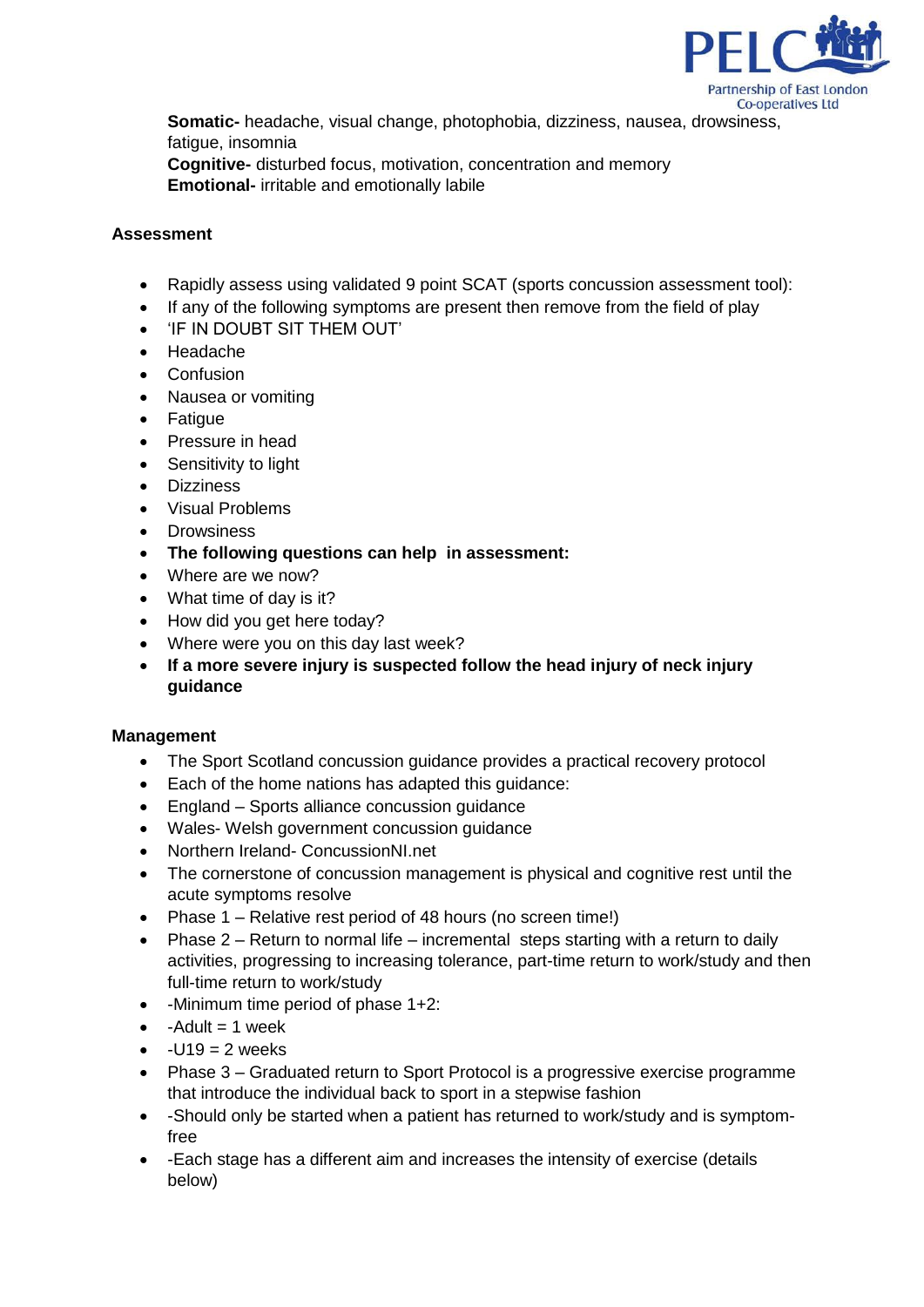

- -The minimum time period at each stage
- $\bullet$  -Adult = 24 hours
- $-U19= 48$  hours
- -Must be symptom-free before progressing to the next level of exercise intensity
- Minimum total recovery time from injury to a full return to sport:
- Adult = 12 days (Rugby football union has adopted minimum time of 19 days)
- $U19 = 23$  days
- The vast majority (80% to 90%) of concussions resolve over 7-10 days, although the recovery time may be longer in children and adolescents
- Consider referral:
- Second concussion in 12 months

symptom free

- History of multiple concussions
- Unusual presentations
- Prolonged recovery

# **Return to play guidance from RFU**

| <b>Stage</b>   | <b>Rehabilitation Stage</b>  | <b>Exercise Allowed</b>                                                                                                        | Objective                                                                                   |
|----------------|------------------------------|--------------------------------------------------------------------------------------------------------------------------------|---------------------------------------------------------------------------------------------|
| 1              | Rest                         | Complete physical and cognitive<br>rest without symptoms                                                                       | Recovery                                                                                    |
| $\overline{2}$ | Light aerobic exercise       | Walking, swimming or stationary<br>cycling keeping intensity, <70%<br>maximum predicted heart rate. No<br>resistance training. | Increase heart rate<br>and assess recovery                                                  |
| 3              | Sport-specific exercise      | Running drills. No head impact<br>activities                                                                                   | Add movement and<br>assess recovery                                                         |
| 4              | Non-contract training drills | Progression to more complex<br>training drills, e.g. passing drills.<br>May start progressive resistance<br>training.          | Add exercise +<br>coordination, and<br>cognitive load. Assess<br>recovery                   |
| 5              | <b>Full Contact Practice</b> | Normal training activities                                                                                                     | Restore confidence<br>and assess functional<br>skills by coaching<br>staff. Assess recovery |
| 6              | Return to Play               | Player rehabilitated                                                                                                           | Safe return to play<br>once fully recovered.                                                |
|                | Adult                        | U19 and<br>below                                                                                                               |                                                                                             |
|                | 2 weeks rest +               | 2 weeks rest +                                                                                                                 | Return to<br><b>Academic Studies</b>                                                        |



symptom free